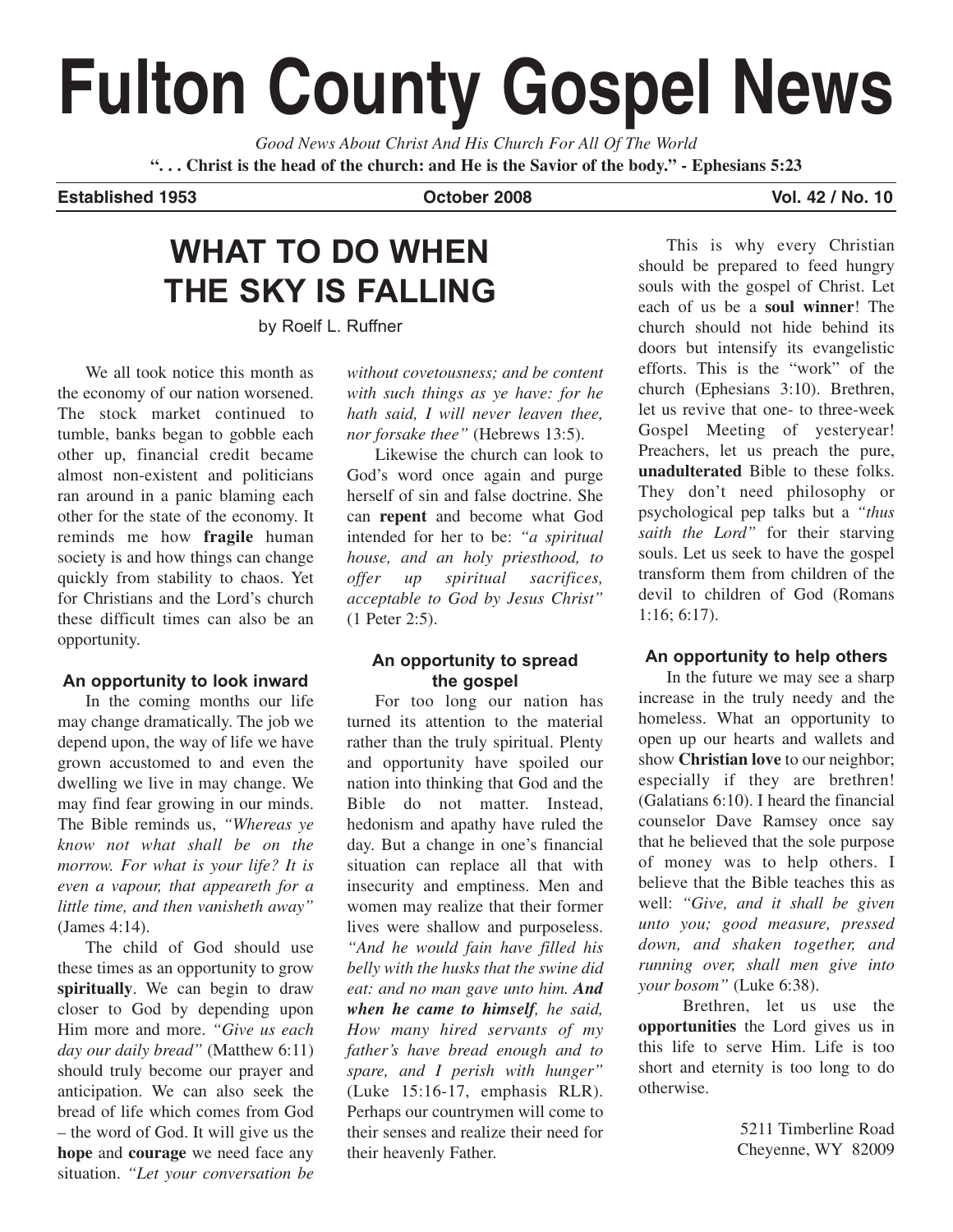#### **FULTON COUNTY GOSPEL NEWS** USPS Publication #211780

. . . is a Periodical publication issued monthly by the Church of Christ at Third and Bethel (P.O. Box 251), Mammoth Spring, AR 72554-0251. **POSTMASTER: Please mail all changes of address to the above address.**

**FCGN** is mailed free of charge to any who care to receive it. We will be happy to add any names to the regular mailing list. If you send in a name we must have a complete address, including number and street name, or R.R. or HCR number, plus box number, or a P.O. Box number and the **NINE DIGIT ZIP CODE**. This paper is supported by voluntary contributions for which we are grateful. Financial information will be furnished upon request. **Mail all address corrections or manuscripts to:**

#### **FULTON COUNTY GOSPEL NEWS** P.O. Box 251

Mammoth Spring, AR 72554

| Lee Moses $\dots \dots \dots \dots \dots$ . EDITOR              |  |
|-----------------------------------------------------------------|--|
|                                                                 |  |
| $E$ -Mail $\ldots \ldots \ldots$ . cocfcgn@centurytel.net       |  |
| Website www.fultoncountygospelnews.org                          |  |
|                                                                 |  |
| $E$ -Mail $\ldots$ , $\ldots$ , $\ldots$ , sales @halopages.net |  |

# **"I WANT TO BE SAVED LIKE THE THIEF ON THE CROSS"**

### by Lee Moses

It is shameful when a beautiful Biblical portrait becomes warped into a grotesque aberration for the furtherance of false doctrine. Such is often done to the noble thief who stood up for Jesus as they and another thief were crucified together:

*And one of the malefactors which were hanged railed on him, saying, If thou be Christ, save thyself and us. But the other answering rebuked him, saying, Dost not thou fear God, seeing thou art in the same condemnation? And we indeed justly; for we receive the due reward of our deeds: but this man hath*

*done nothing amiss. And he said unto Jesus, Lord, remember me when thou comest into thy kingdom. And Jesus said unto him, Verily I say unto thee, To day shalt thou be with me in paradise* (Luke 23:39-43).

Sadly, some pervert this blessed man's example into a defense of the unbiblical "faith only" doctrine. When advocates of this doctrine are presented with clear Biblical evidence of the need to be baptized prior to receiving salvation, they respond, "I want to be saved like the thief on the cross!" They reason that since the thief on the cross could be saved without being baptized, they can as well.

First of all, it might be worth noting that the Bible never states whether or not the thief on the cross had been baptized previously. When John was baptizing, *"there went out unto him all the land of Judaea, and they of Jerusalem, and were all baptized of him in the river of Jordan, confessing their sins"* (Mark 1:5). Subsequently, *"Jesus made and baptized more disciples than John"* (John 4:1). Large numbers of people had been baptized upon hearing John's and Jesus' preaching. That the thief knew that Jesus was to "come into His kingdom" implies that he had heard Jesus and the kingdom preached at some time. Thus, it is entirely possible that the thief on the cross was one of the multitudes that were baptized. This is not to say that he **was** certainly baptized, but to note that those who have to resort to the thief on the cross to affirm salvation without baptism resort to an instance in which it is not known one way or the other whether or not a man was baptized. It is a rather weak leg on which they stand.

Second, the thief on the cross was saved under the Old Testament, as the Old Testament was the Divine law in force throughout the life of Christ (Matthew 5:17-18; Galatians 4:4). The death of Christ was required before the New Testament could be put in place: *"For where a testament is, there must also of necessity be the death of the testator. For a testament is of force after men are dead: otherwise it is of no strength at all while the testator liveth"* (Hebrews 9:16-17). And through His death, the Old Testament was taken out of the way, and the New Testament put in its place (Ephesians 2:15; Colossians 2:14; Hebrews 8:6). Now that mankind is accountable to the New Testament, one is saved by the means directed by the New Testament, which includes baptism (Acts 2:38; Romans 6:3-4).

Third, the circumstances surrounding the thief's salvation were unique. While on earth, Jesus performed a number of works like none seen before, and that were not to continue indefinitely after His death (Matthew 9:33; John 9:32; 1 Corinthians 13:8). This included Jesus' varying determinants for bestowing the forgiveness of sins. Jesus affirmed that *"the Son of man hath power on earth to forgive sins"* (Mark 2:10). While on earth, He occasionally bestowed forgiveness of sins under unique circumstances. One such occasion was when He granted forgiveness of sins to a bedridden paralytic man who was let down through the roof before Jesus (Mark 2:3-5). The paralytic's faith was not even a factor; it was the faith of his **friends**, who let him down through the roof, that prompted his forgiveness (verse 5). (It might also be worth noting that Jesus never commended anyone's faith, neither upon this occasion nor upon any other, until He observed that faith in action.) Jesus' forgiveness of the paralytic and of the thief on the cross were similarly unique; yet there is not similar clamoring, saying, "I want to be saved like the paralytic man!"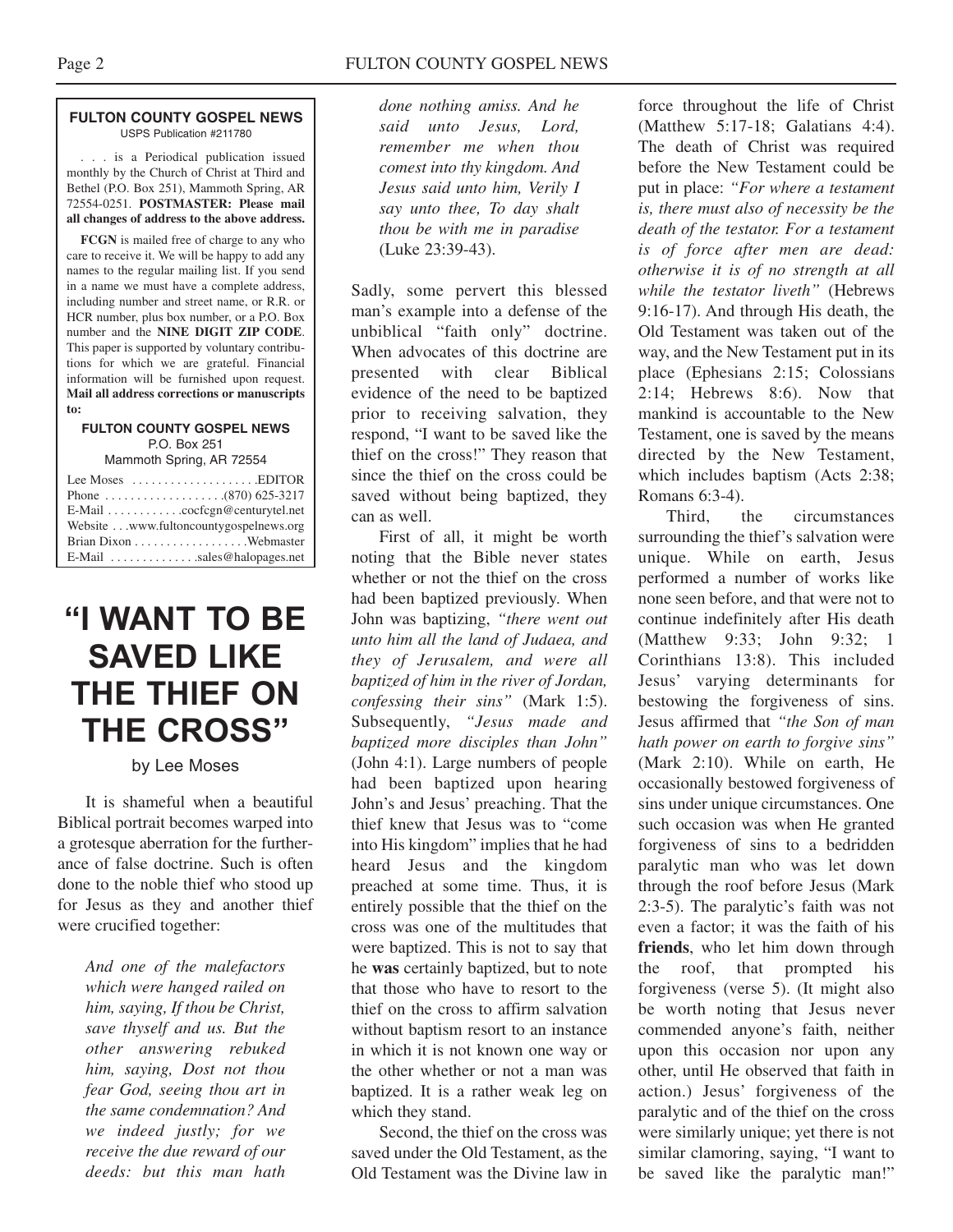Why? It is because the thief's forgiveness seems to justify the "faith only" doctrine, while the paralytic's does not. However, both situations were unique, neither delineating the necessary steps of salvation, especially not for men and women today under the New Testament.

Thus, one misleads himself when he seeks to be saved in the same manner as the thief on the cross. Yet there are numerous ways one **should** want to be like the thief on the cross:

#### **"I Want to Stand Against Sin"**

The first thief on the cross "railed," or "blasphemed," against Christ. The second thief knew that such words were spoken against an innocent man, and thus sinful: *"He that justifieth the wicked, and he that condemneth the just, even they both are abomination to the LORD"* (Proverbs 17:15). Not only were they spoken against an innocent man, but against a man that both thieves had at least heard to be the Christ, the Anointed of God. The Hebrews writer exhorts readers to *"consider him* [Jesus] *that endured such contradiction of sinners against himself"* (Hebrews 12:3). One such contradicting sinner was the first thief, and the second thief distanced himself from the sin of the first, and rebuked his error.

We should aim to take such a firm, resolute stand for the truth. And when one stands **for** the truth, he stands **against** all things opposed to it (Psalm 119:128; Proverbs 8:13; Romans 12:9). The second thief did not compromise with the self-seeking worldly mind of the first, and we can have no compromise with the world (Romans 12:2; James 4:4; 1 John 2:15). We must distance ourselves from sin, and rebuke it: *"And have no fellowship with the unfruitful works of darkness, but rather reprove them"* (Ephesians 5:11).

## **"I Want to Acknowledge My Shortcomings"**

When the second thief rebuked the first thief's sin, he did not do so in an attempt to make himself look good. He admitted he was wrong and deserving of his punishment, while the first would make no such admission.

One cannot live righteously while refusing to acknowledge his sins. Solomon warned, *"He that covereth his sins shall not prosper: but whoso confesseth and forsaketh them shall have mercy"* (Proverbs 28:13). One must certainly forsake the sins he has done, but he must also confess them. John speaks of the second law of pardon, *"If we confess our sins, he is faithful and just to forgive us our sins, and to cleanse us from all unrighteousness"* (1 John 1:9). Some are too stubborn to admit they could ever be guilty of wrongdoing (compare with verses 8, 10). Some make a "confession" in which they actually attempt to **conceal** their sin (such as, "**If** I have sinned . . ."), even though their brethren know exactly what their sin is (compare with James 5:16). Even Judas made a far better confession than this (Matthew 27:3-4). How much better it is to be like the thief on the cross, who acknowledged his shortcomings!

#### **"I Want to Acknowledge Christ's Superiority"**

Not only did the thief on the cross stand against sin, he stood with Jesus. He acknowledged his own shortcomings while acknowledging that Christ had none.

Christ provides a way far better than any alternative. His way is better than any other religion, for no other religion looks toward the one true God (1 Corinthians 8:5-6). His way is better than any human philosophy, for all such wisdom is foolishness compared to the wisdom of God (1:19-20, 25; 3:18-20). Christ's way

is the **only** way; as He said, *"I am the way, the truth, and the life: no man cometh unto the Father, but by me"* (John 14:6). How amazing it is that the Divine One of such perfection provides us access to God! *"For such an high priest became us, who is holy, harmless, undefiled, separate from sinners, and made higher than the heavens"* (Hebrews 7:26). We may as well acknowledge Christ's superiority while we are here on earth; for the day is coming when all will acknowledge his superiority—but an acknowledgement that waits until then will be too late to be of profit (Philippians 2:9- 11; Romans 14:10-12).

## **"I Want to be Forgiven of My Sins"**

The thief on the cross had committed heinous transgressions to be deserving of crucifixion. "Crucifixion was regarded as one of the worst forms of execution. Cicero calls it the supreme capital penalty, the most painful, dreadful and ugly."1 Perhaps the thief's crime was accompanied by violence or insurrection against the government. Additionally, the thief may have gone beyond his capital offense to join the first thief in reviling Christ, before he changed his mind and his actions (Matthew 27:44; Mark 15:32). However, as he did change his mind and his actions, he could be forgiven of his sins—regardless of how atrocious they may have been. It may have seemed incredibly audacious for such a sinner to request, *"Lord, remember me when thou comest into thy kingdom"* (Luke 23:42). Yet Christ clearly conveyed that he was pardoned of whatever he had done.

If we will change our minds and our actions, we likewise can freely partake of God's forgiveness. And what a cleansing thing it is to have all guilt removed, to restore one's soul to fellowship with the One in Whose image it was created! As David exclaimed, *"Blessed is he whose*